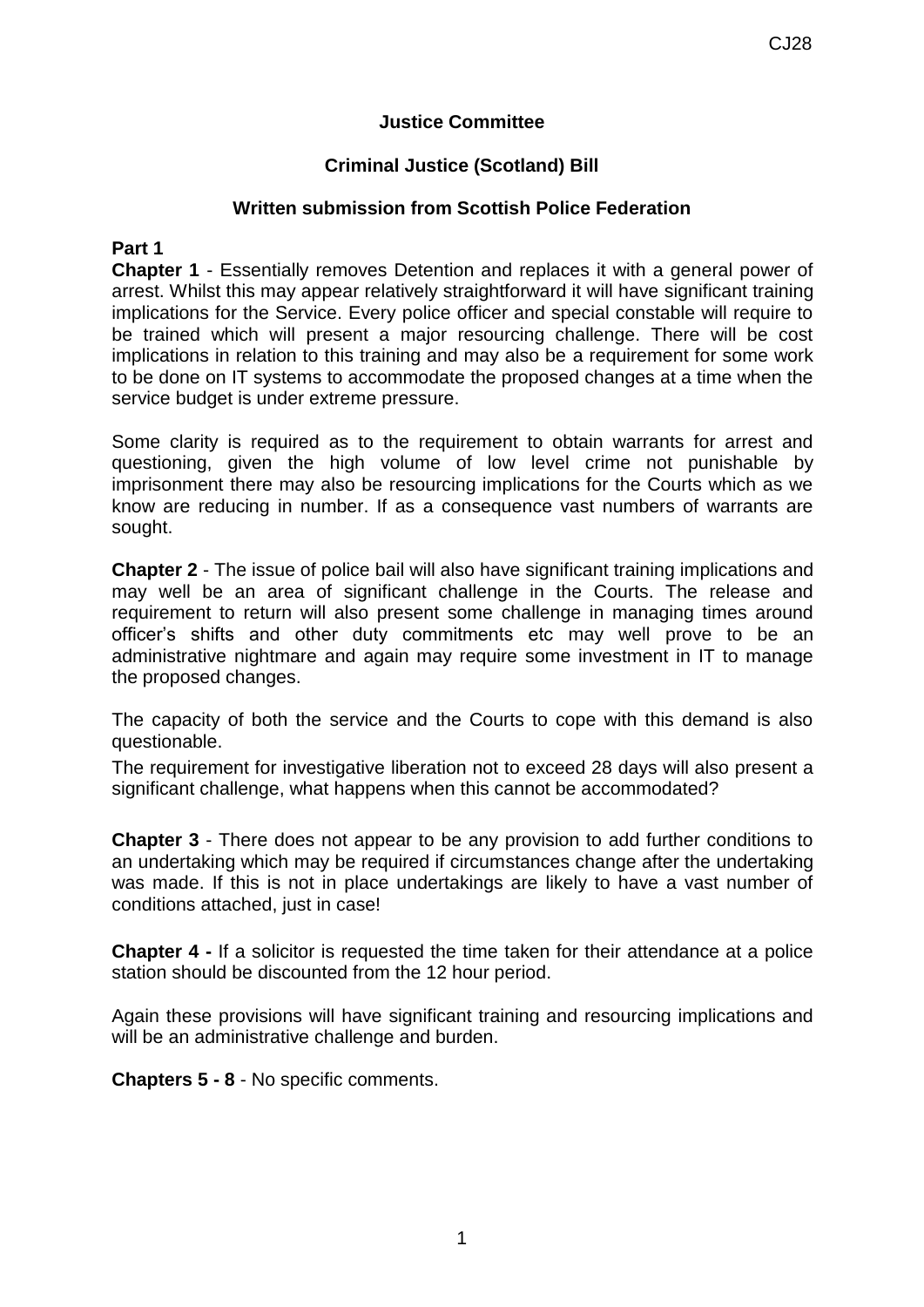# **Part 2**

Corroboration - The SPF are not opposed to making some amendments in relation to corroboration and its application but hold the strong view that there should be no blanket abolition of the requirement for corroboration.

In relation to some matters such as the service of legal documents or evidence relating to the transportation of productions or forensic and medical evidence the requirement for two witnesses may be unnecessary and costly.

Corroboration serves as a safeguard for the general public who come under suspicion of committing a criminal act, the accused and also for police officers who are on occasion subject to false or malicious complaints as a consequence of executing their duty.

Blanket removal of corroboration would risk exposing police officers to more spurious and malicious allegations which would be harder to refute and similarly so for every other member of the public.

Corroboration is an important safeguard against miscarriages of justice or wrongful conviction; a witness who is convinced their evidence is accurate may be mistaken. This is particularly pertinent to issues surrounding identification.

In other countries where corroboration does not exist there is a greater use of technology to enhance the quality of cases reported and to protect the police and suspects from injustices and oppression. This would require to be addressed here. Corroboration is also particularly important in maintaining public confidence in the criminal justice system.

The quality of evidence may be reduced and as a consequence the scrutiny applied to a single source of evidence must be increased. Other jurisdictions have established methods of weighing and scrutinising this type of evidence and it is possible that miscarriages of justice may occur in the interim while we adjust.

The abolition of corroboration will inevitably result in the lower end cases being subject to appeal. This could cause practical difficulties for an already stretched appeal court.

Under our system evidence from a single witness would receive far greater focus from defence agents. Greater effort will be made to discredit these witnesses and undermine their testimony. This could result in reluctance for witnesses to give evidence willingly.

The assertion that there is a link between corroboration and low conviction rates is something that in our view needs further detailed research and analysis before a decision to make a critical change in Scots Criminal Law and that this should be made publicly available. In the Carloway Review Report it was 'accepted and agreed that the number of areas which could be examined in detail was limited.' We would therefore encourage much more detailed analysis on the wholesale abolishment of corroboration.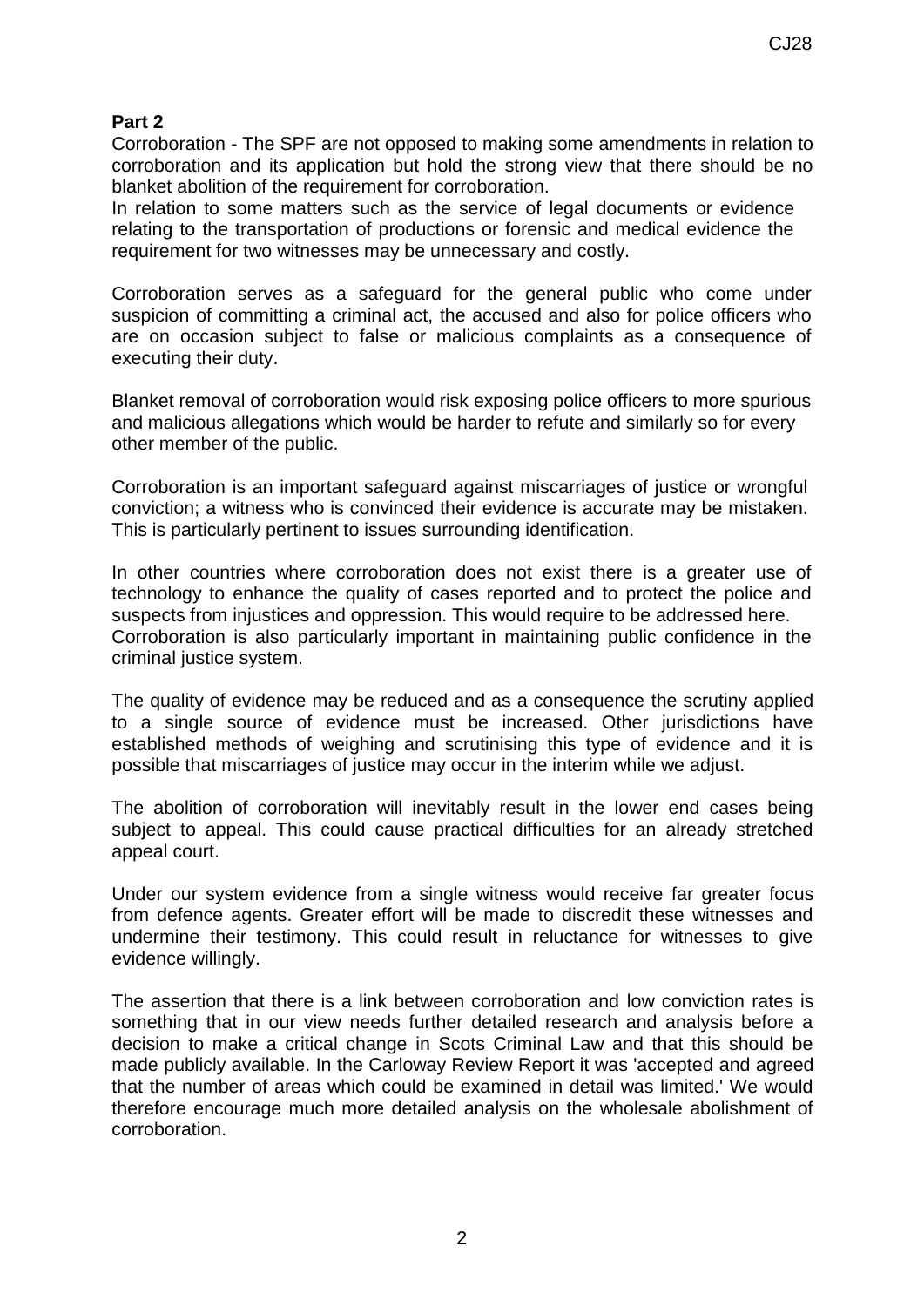In England where there is no requirement for corroboration, conviction rates are only fractionally higher. The Scottish Law Commission also rejected the proposal to remove corroboration for sexual offences in its 2007 report which culminated in the Sexual Offences (Scotland) Act 2009.

The majority verdict of juries would in our view have to be reconsidered as a removal of the requirement for corroboration would undermine and weaken our jury system.

In the civil system where there is no requirement for corroboration there is widespread use of skilled (and expensive) expert witnesses to substantiate uncorroborated claims in relatively modest actions.

The fact that our system is unique among other systems is of no relevance. All legal systems have procedural rules developed over time to fit within their specific requirements.

It is unsafe to look at the European model as these are inquisitorial systems and their approaches to corroboration are distinct to the adversarial system in Scotland.

Fundamentally the principle of corroboration provides some balance between the protection of individuals from wrongful prosecution and/or conviction and miscarriage of justice by the Crown who has significant power and resources at its disposal.

There is no doubt that there is a scope for change but not the wholesale abolition of one of the key safeguards in Scots Criminal Law.

**Part 3** - No comment

**Part 4** - We support the increase of sentence for carrying of offensive weapons and the provisions relating to offences committed by persons on early release.

#### **Part 5** - No comment.

#### **Part 6**

**Chapter 1** - We support the introduction of aggravations of offences relating to people trafficking.

**Chapter 2** - Traditionally it was understood that PNB dealt with negotiable subjects and the Police Advisory Board (PAB) dealt with non-negotiable subjects. But as it states in 55B(4)(c), the issue, use and return of police clothing and equipment, was in legislation covering the PNB UK. However it was never discussed at PNB as it was not considered a negotiable subject.

There is an important principle here that there should be no connection between negotiable subjects and non-negotiable subjects. For example, a situation where improved safety equipment was offered in return for a reduced pay award would be entirely unacceptable.